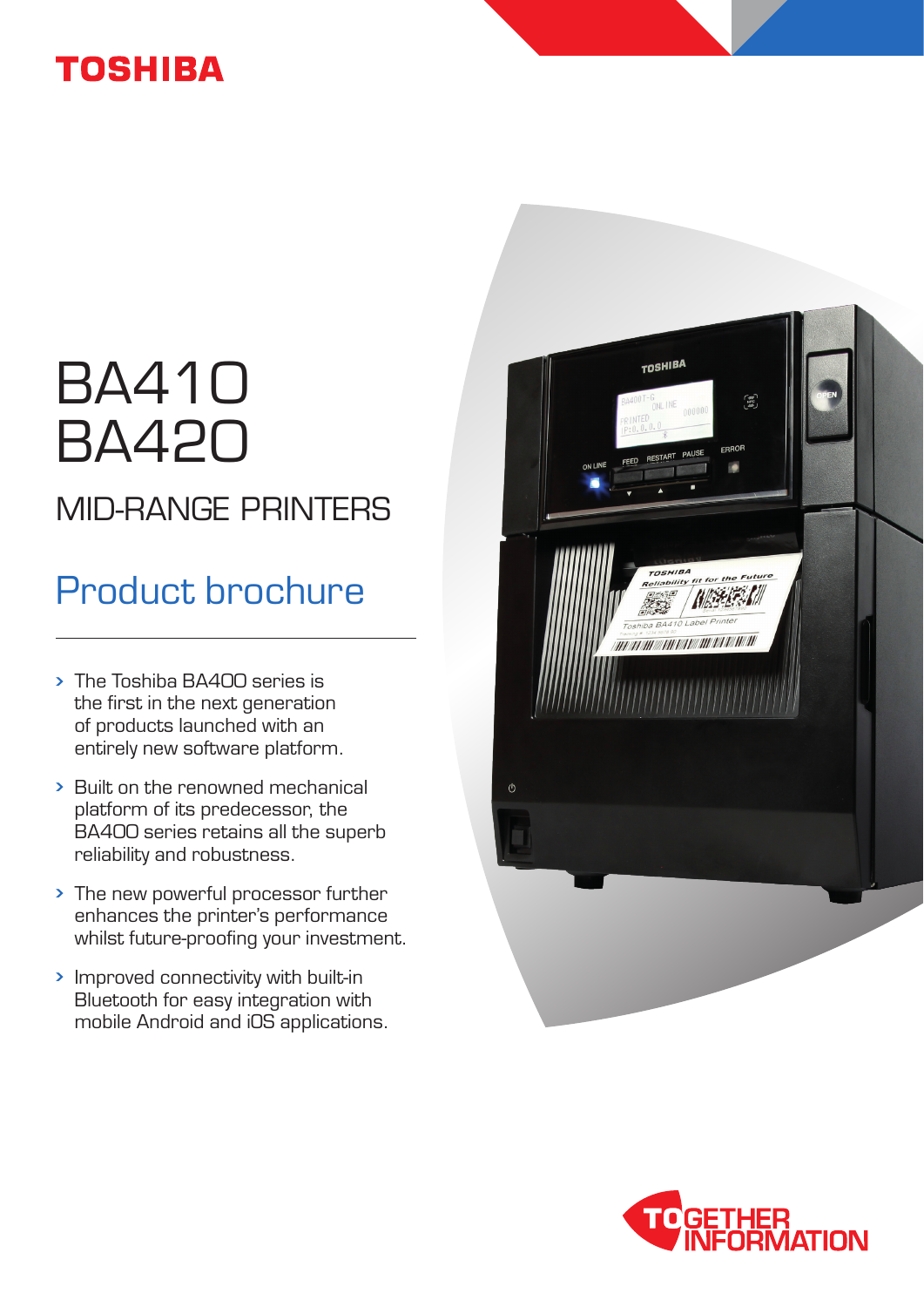## THE EVER-CHANGING **WORKPLACE**

#### Delivering reliability to meet future challenges

Every business is unique. That's why Toshiba offers the most reliable print solutions that meet all your labelling requirements, day after day. Toshiba barcode printers provide connectivity and solutions to adapt to an ever-changing workplace to maximise your productivity.

Toshiba's barcode printers continue to deliver on our promise of Together Information – our commitment to collaborate with clients to provide tailored, cost-effective solutions that meet your evolving workplace needs



## THE EVOLUTION OF BARCODE PRINTING

#### Redefinition of the BA400 series

For over 30 years Toshiba has developed innovative industry leading products. Now with the launch of the BA400 series a new direction is taken in the development of cutting-edge products.

#### New System platform with advanced connectivity

The BA400 series is the first of a next generation of product that comes with a totally new CPU and OS platform. This platform adds not only performance but extends the connectivity and adaptability of the BA400 series to meet the challenges of an ever-changing workplace.

#### Applications and environments

The BA400 series' clamshell design for front-loading ensures smooth drop-in media loading, suitable for versatile applications. The BA410 with its metal case is suited for rugged manufacturing environments, whereas the BA420 with its small footprint and plastic case suits workplaces where space is a premium, such as offices or retail shops.

#### Superior features

The BA400 series comes with a wide range of features and options to meet your individual needs.

- ∙ New system platform and processor technology for increased efficiency and productivity.
- ∙ Print language emulation ensures compatibility and easy integration into complex IT systems.
- ∙ Optional Dual Band Wi-Fi (2.4 GHz/5 GHz) for improved wireless network connectivity.
- ∙ NFC pairing for on-demand connections via Bluetooth.

### FIT FOR FUTURE TRENDS

#### Enhanced productivity

Printing is a mission critical element of any business. At Toshiba we have improved the BA400's productivity by increasing the maximum print speed to 8 inches per second, a 25% increase on the B-SA4 series. At the same time the renowned reliability eliminates almost any downtime – even in harsh environments.

#### Future-ready operating system

The redesigned OS platform supports multi print language emulation, which enables simple integration into complex IT environments. This extensible OS architecture ensures it will keep pace even with the latest technology standards and requirements.

#### RFID encoding

Toshiba's unique RFID technology is now incorporated into our mid-range printer series, opening a wide-range of new applications across multiple markets. Thanks to this futureproof option and many more features, the BA400 series offers solutions that are usually reserved for industrial printers only.

#### Mobility & connectivity

The new OS platform meets the increasing requirements of mobile operators. By replicating the tools used in the Toshiba mobile printer range, operators can easily use their handheld devices to print to, configure, and control the BA400 series. NFC pairing allows easy on-demand Bluetooth connection. The dual Wi-Fi module option for 2.4 GHz / 5 GHz wireless networks ensures exceptionally broad and reliable connections.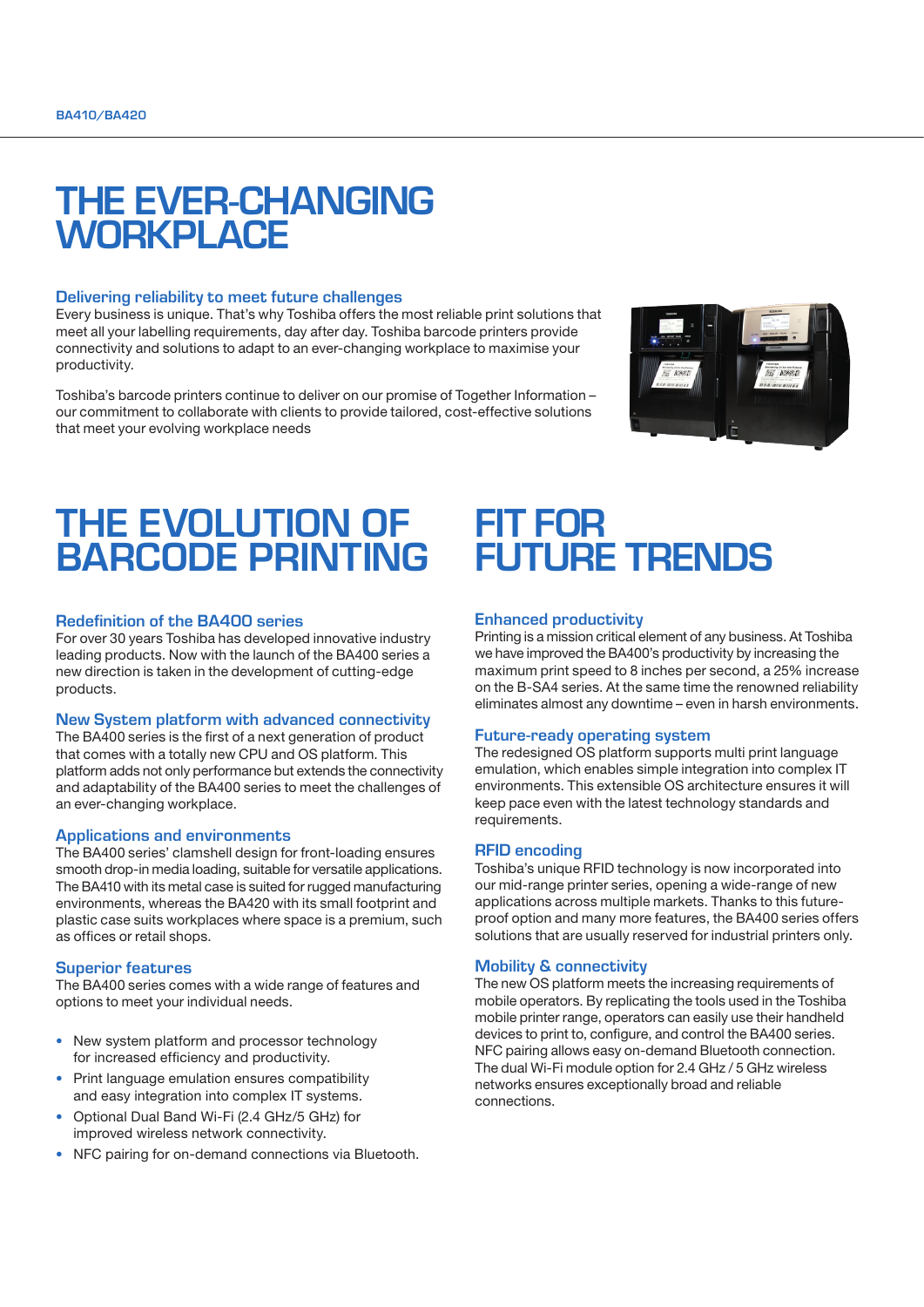## **SPECIFICATIONS**

Print Method Thermal transfer/direct thermal

12 kg

Memory 128 MB (FROM), 128 MB (SRAM)

**Power Supply AC 100-240 V, 50/60 Hz** 

User Interface LCD screen (graphic 128 x 64 dots), 2x LED, 3x key

relative humidity (RH)

relative humidity (RH)

5°-40°C (41°-104°F) / 25-85% non-condensing

-40°-60°C (-40°-140°F) / 10-90% non-condensing

#### **Models**

**General** 

Industrial Metal Case Resolution Dimensions (W x D x H) Weight

BA410T-GS12 203 dpi (8 dots/mm) 245 x 414 x 333 mm 15 kg

245 x 350 x 332 mm

Desktop Plastic Case Resolution Dimensions (W x D x H) Weight

**Printhead** Flat head

Operating Temperature /

Storage Temperature /

BA420T-GS12 203 dpi (8 dots/mm) BA410T-TS12 300 dpi (11.8 dots/mm) 245 x 414 x 333 mm 15 kg

BA420T-TS12 300 dpi (11.8 dots/mm) 245 x 350 x 332 mm 12 kg

#### Ribbon

| <b>Ribbon Width</b>         | 60-110 mm        |
|-----------------------------|------------------|
| <b>Ribbon Core Size</b>     | 25.4 mm (1 inch) |
| <b>Fixed Core Length</b>    | $118 \text{ mm}$ |
| Max. Ribbon Length          | 450 m            |
| <b>Max. Ribbon Diameter</b> | 75 mm            |

#### **Media**

| Alignment                                          | Centred                                                                                                    |                                                                            |
|----------------------------------------------------|------------------------------------------------------------------------------------------------------------|----------------------------------------------------------------------------|
| <b>Backing Paper Width</b>                         | Direct thermal<br>22-118 mm                                                                                | Thermal transfer<br>22-114 mm                                              |
| <b>Label Thickness</b><br>Batch<br>Cut<br>Peel-off | Direct thermal<br>$0.08 - 0.17$ mm<br>$0.08 - 0.17$ mm<br>$0.13 - 0.17$ mm                                 | Thermal transfer<br>$0.1 - 0.17$ mm<br>$0.1 - 0.17$ mm<br>$0.13 - 0.17$ mm |
| Inner Media Core Diameter                          | 38, 40, 42, 76.2 mm                                                                                        |                                                                            |
| <b>Outer Media Roll Diameter</b>                   | BA410<br>200 mm                                                                                            | <b>BA420</b><br>152.4 mm                                                   |
| Media Type                                         | Vellum paper and labels, matt coated paper,<br>glossy coated paper, synthetic film, PET film,<br>polyimide |                                                                            |
| <b>Media Format</b>                                | Roll, fanfold                                                                                              |                                                                            |

#### Print

Humidity

**Humidity** 

| Sensor                                                             | Reflective, transmissive                                                                                                                |                                                               |
|--------------------------------------------------------------------|-----------------------------------------------------------------------------------------------------------------------------------------|---------------------------------------------------------------|
| <b>Max. Print Speed</b>                                            | 203.2 mm/second (8 ips)                                                                                                                 |                                                               |
| <b>Max. Print Width</b>                                            | GS12<br>$104 \text{ mm}$                                                                                                                | TS12<br>105.7 mm                                              |
| <b>Print Length</b><br>Batch<br>Cut<br>Peel-off<br><b>Barcodes</b> | Direct thermal<br>6-1,498 mm<br>14-1,498 mm<br>15-1.496 mm<br>UPC/EAN/JAN, Code 39, Code 93, Code 128,                                  | Thermal transfer<br>11-1,498 mm<br>14-1,498 mm<br>15-1.496 mm |
|                                                                    | EAN 128, NW7, MSI, Interleaved 2 of 5, Industrial 2<br>of 5, Matrix 2 of 5, POSTNET, RM4SCC, KIX Code,<br>Customer Barcode, GS1 DataBar |                                                               |
| 2D Codes                                                           | Data Matrix, PDF 417, MaxiCode, QR Code,<br>Micro PDF 417, CP Code, Aztec, GS1 Data Matrix,<br>Micro QR Code                            |                                                               |
| Fonts                                                              | Bitmap font, outline font, price font, TTF, OTF,<br>writable characters                                                                 |                                                               |



#### Software & Connectivity

| Emulation             | ZPL II. SBPL                                                                                                                                                                                                                                                                           |
|-----------------------|----------------------------------------------------------------------------------------------------------------------------------------------------------------------------------------------------------------------------------------------------------------------------------------|
| <b>Printer Driver</b> | Windows 10/8.1/8/7 (32/64 bit), Windows Server 2016,<br>Windows Server 2012 R2/Server 2012/Server 2008 R2,<br>Linux. SAP                                                                                                                                                               |
| <b>SDK</b>            | iOS, Android, Windows, Java                                                                                                                                                                                                                                                            |
| Interface             | USB 2.0 HS, Ethernet 10/100 Base T (IPv4 & IPv6),<br>Bluetooth V2.1 EDR with MFi certified, NFC (for<br>Bluetooth paring), WLAN 802.11a/b/g/n (dual band for<br>2.4 GHz/5 GHz) <sup>1)</sup> , parallel port <sup>1)</sup> , serial port <sup>1)</sup> , expansion<br>I/O <sup>1</sup> |
| Language Mode         | TPCL, Basic Command Interpreter (BCI)                                                                                                                                                                                                                                                  |
| <b>Label Software</b> | BarTender UltraLite (co-packed)                                                                                                                                                                                                                                                        |

#### **Options**

For BA400 series Cutter module, peel-off module, serial interface board, Centronics parallel interface, wireless LAN module, UHF RFID kit<sup>2)</sup>, expansion I/O board, RTC (real time clock), fanfold paper guide

<sup>1)</sup> Optional

<sup>2)</sup> Availability varies from country to country